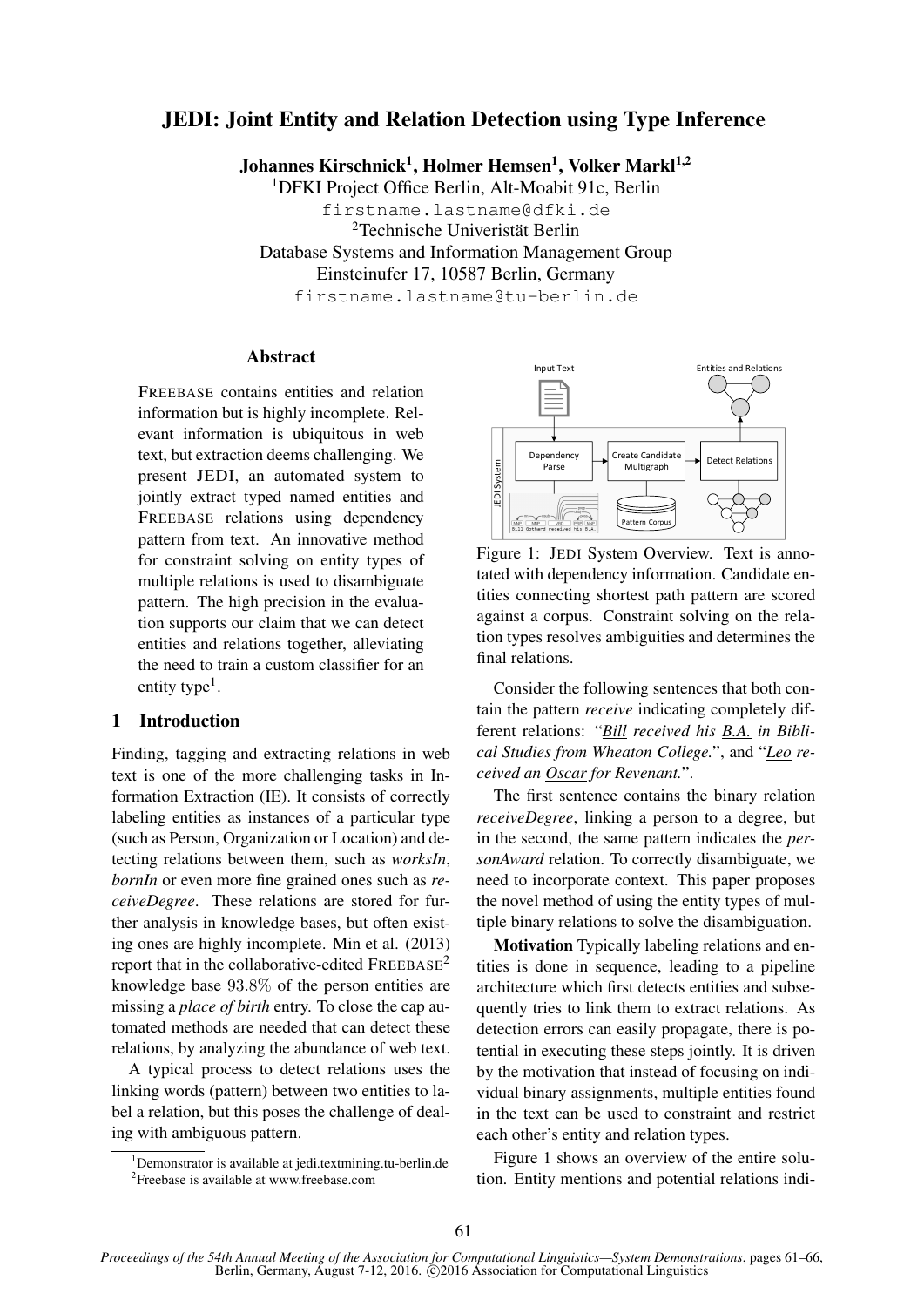cated by a pattern form a multi graph. Selecting a particular type for an entity prunes the number of potential relations that this entity can participate in. Furthermore, having established a relation between a pair of entities further restricts the potential relations that can hold between any other entity and one of the pair's members due to inferred type restrictions. Thus all candidate entities in a sentence are considered together to support or restrict any contained relations.

Contributions This paper presents and evaluates JEDI a system to translate the relation detection problem into a constraint satisfaction problem. The graph of entities and potential relations forms a resolution graph, where each entity is constrained on the potential types it can hold. Solving this problem jointly resolves entity and relation types without training an entity classifier, allowing to detect the large number of relation and types defined in FREEBASE.

The evaluation shows high precision across a variety of texts and relations. We furthermore release the implementation as open source and provide a web demonstrator to showcase the system.

# 2 Related Work

Most prominent for relation extraction is the idea that entities that co-occur with a similar context have similar meanings, driven by the distributional hypothesis (Harris, 1954). The shortest path kernel is a good estimator for approximating the distribution and has been used by Bunescu and Mooney (2005). Culotta and Sorensen (2004) showed that it is possible to train a relation classifier on the extracted pattern to predict a small number of relations.

Kate and Mooney (2010) proposed a card style resolution algorithm, which infers recursively the most probable relation assignment for a given entity pair, but still requires an entity classifier and only works for a small number of relations.

Mintz et al. (2009) proposed to use clustering to group together entity co-occurrences based on their shortest path, to extract relation types. This eliminates the need for a classifier for relation detection, but requires one for entity extraction. Pattern can only be assigned to one relation and thus capture only the most dominating meaning. The problem of relation extraction can also be solved using matrix decomposition, as shown by Riedel et al. (2013). Their work targets FREEBASE relations, but demands a complex training step which decomposes the co-occurrence matrix and is dependent on the text domain as well.

The SOFIE system (Suchanek et al., 2009) uses logical reasoning to find instances of a relation in text. It does not require any pre-training as it learns the extraction rules alongside the relation detection, but is limited in the amount of data it can process, because of the costly resolution step. Similar to our approach Singh et al. (2013) proposed to model the entity tagging and relation extraction problem jointly, using belief propagation to find relation instances, but targeting a much smaller number of relations. The idea to incorporate types into the relation extraction process was explored by Koch et al. (2014) improving the relation detection performance.

Contrary to existing systems JEDI does not need a pre-trained entity classifier. We leverage a very large corpus of shortest path patterns as reference and use constraint propagation to solve ambiguities. Our system also maps into the large number of predefined FREEBASE relations, alleviating the need to manually specify any relations. The system can be easily incorporated into a more complex IE pipeline that uses the results for example for entity linking.

# 3 Pattern Corpus

To detect meaningful patterns we use FREEPAL (Kirschnick et al., 2014). A dataset of 10 million lexico-syntactic pattern-relation assignments built using distant supervision (Mintz et al., 2009). Each pattern was generated from a shortest dependency path between two known FREEBASE entities in a sentence that participate in a known relation. The corpus uses CLUEWEB09 as text basis and the FACC1 entity annotations (Gabrilovich et al., 2013) to generate a distribution of relations over pattern. An entropy score indicates the degree of ambiguity, which we use for scoring the relation assignments. Overall more than 75% of the contained pattern were observed with more than one relation, requiring a disambiguation method.

# 4 Jointly Detecting Entities and Relations

The process of detecting relations is described in Figure 2 and consists of the following steps, described in the following:

• Pre-process input text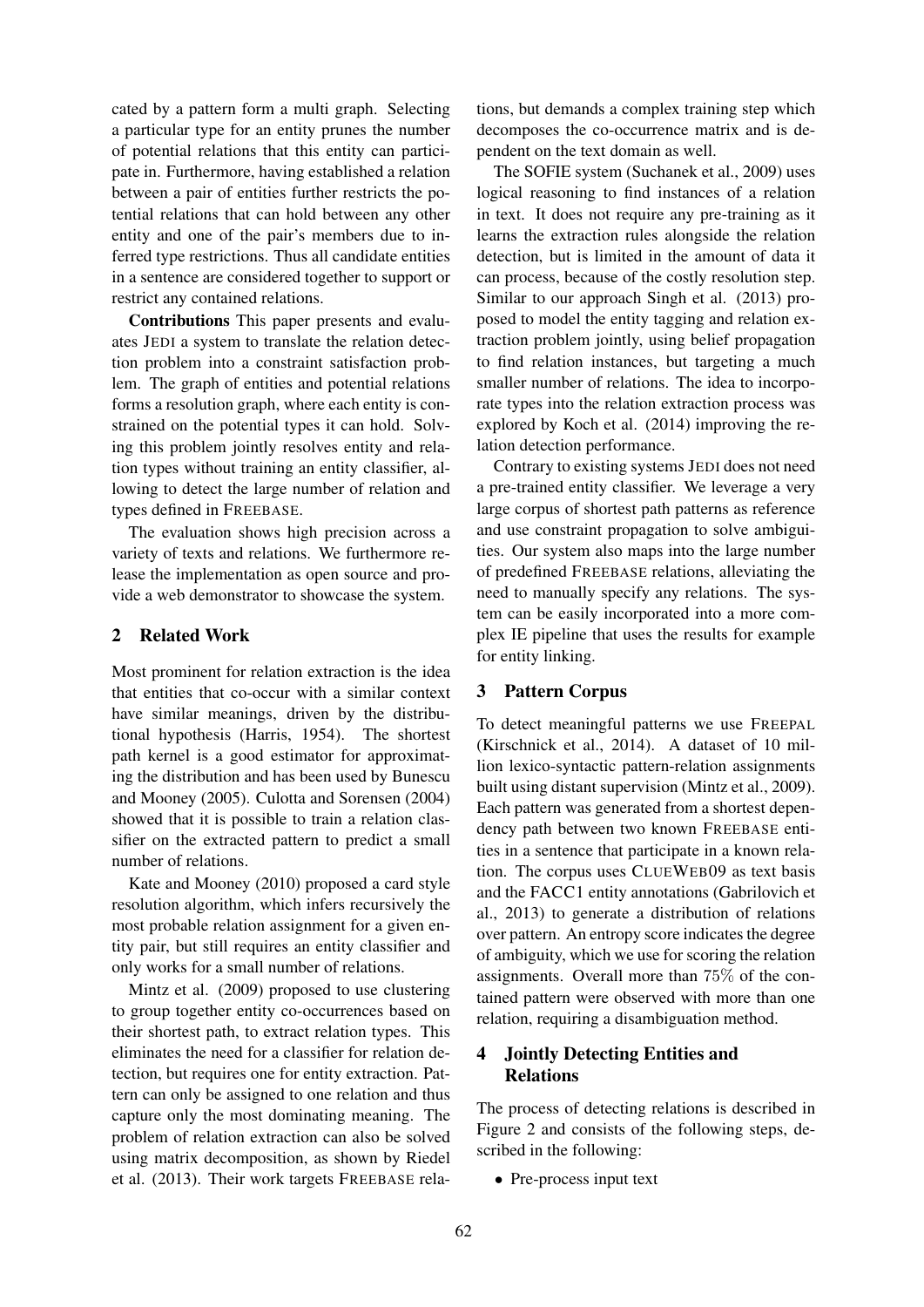

Figure 2: Solution overview: Candidate Entities (2) are selected from the source text (1). Shortest path in the dependency tree is extracted (3), pruned against pattern-relation assignment database (4), type information is translated into a multi graph (5) which defines the constraint satisfaction problem (6). The solution yields an assignment of entity types and relations (7). (Types are omitted for readability)

- Selection of candidate entities
- Extract shortest dependency path (pattern) between all pairwise candidate entities
- Match the pattern using the FREEPAL corpus to determine candidate relations
- Translate the relation detection into a constraint satisfaction problem which determines the potential types of all entities and thus the connecting relations

# 4.1 Pre-Processing

The target text is annotated with part-of-speech tags and dependency information using the Stanford CoreNLP Toolkit (Manning et al., 2014). Coreference resolution is applied to further link entity mentions across sentence boundaries providing more link targets between entities.

# 4.2 Selecting Candidate Entities

Instead of trying to find any of the 10 million pattern from the pattern corpus in a given text, where every match would provide a candidate subject and object pair for a relation, we reverse the problem and produce a set of candidate entities and try to match the connecting pattern with the corpus.

JEDI works with any candidate entities, produced for example by an existing entity tagger or just based on simple heuristics. One such simple heuristic is to use nouns, with the extension to join together adjacent nouns to effectively form noun phrases. Nouns are grouped, if they are directly adjacent and connected through a dependency link of the type *poss* or *nsubj*, while also allowing the connecting word "of". This captures entities of the form "University of Illinois" and "Wheaton College", but fails to separate appositions such as "Bishop Oldham" or "Professor Smith", but this can be later rectified. This heuristic can be easily changed as the remaining processing does not depend on the text form or type of the entities. Using nouns also helps in finding entities generally not covered by specific NER systems, such as "biblical studies" as a field of study, without specifically training a tagger for this target type.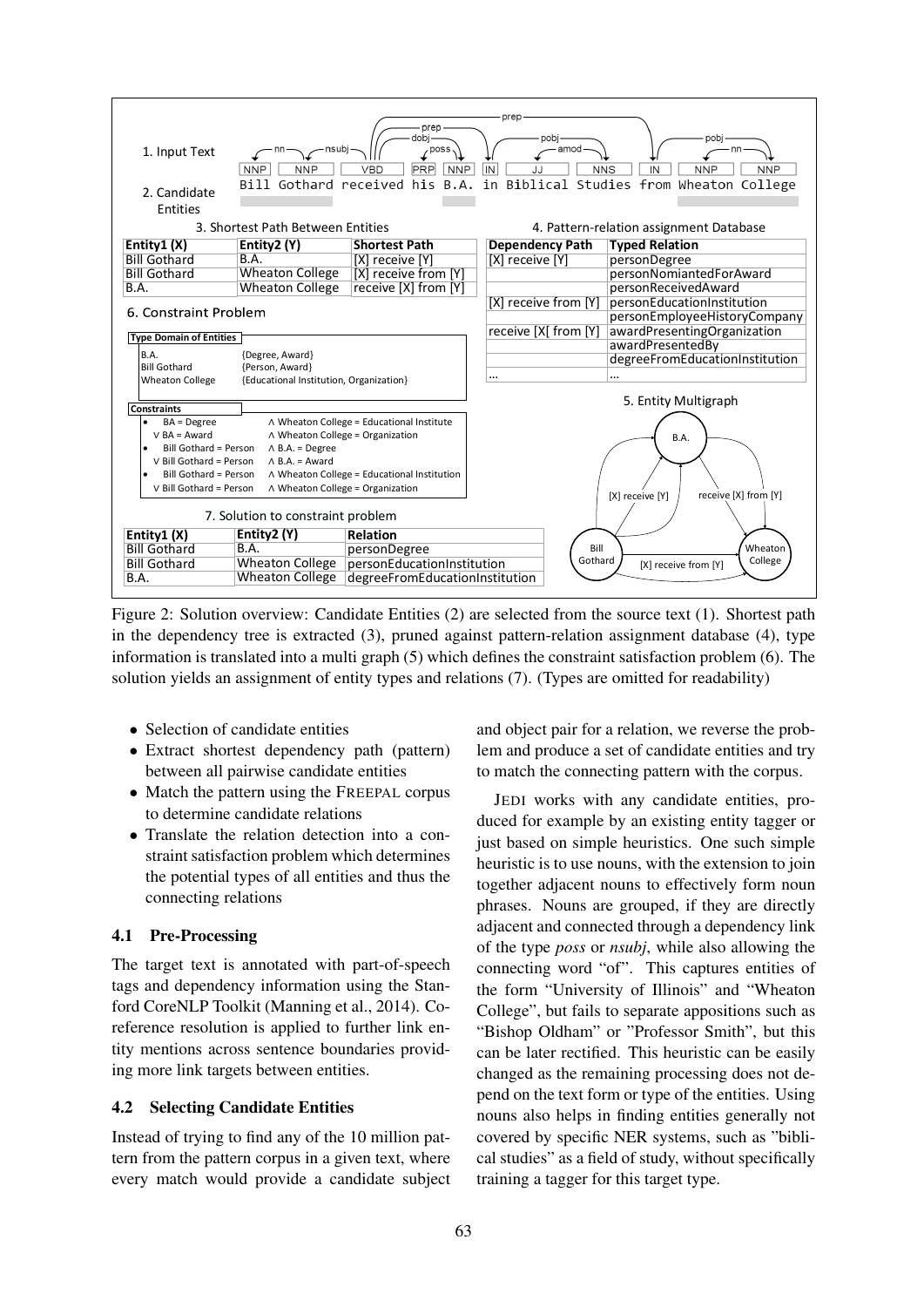### 4.3 Extracting the Shortest Path

Finding the shortest path between two entities equals finding a path in the dependency graph between the head words of each entity. We use a simplified instance of Collins Head finding rule (Collins, 2003) to determine the head in multiword entities. The pattern is derived by picking up all tokens in their lemmatized form on the path, substituting the start with X and the end with the label Y. To make the pattern more readable, all tokens are sorted based on their appearance in the source text.

This produces pattern of the form [X] receive [Y] [1-dobj-2,1-nsubj-0]. The pattern is further enriched with the individual dependency annotations to differentiate similar textual pattern<sup>3</sup>.

Conjunctions We apply a simple normalization to conjunctions inspired by CLAUSIE (Corro and Gemulla, 2013). Removing the last token in patterns containing a conjunction dependency.

Coreference Resolution Coreference information expands mentions across sentence boundaries. Mentions that are connected through a chain are treated as if they are the same entity, if the source of the chain is marked as a candidate entity. Thus we substitute the coreference target with the source in the extraction process.

### 4.4 Pattern-Relation Assignments

The shortest path generation process generates a large number of pattern. To reduce the search space, all extracted pattern are matched against the FREEPAL corpus. This produces for each match a list of potential relations that this pattern has been observed with. Only pattern with an entropy smaller than  $3.7<sup>4</sup>$  and that have been observed at least five times are considered. This reduces the noise by filtering out very unspecific pattern such as *[X] be [Y]*, but at the same time still allows for a lot of ambiguous pattern.

Each pattern is associated with a list of FREE-BASE relations, for which the argument types are retrieved. This is used to restrict the *X* and *Y* entity types of the pattern respectively. We use the FREEBASE type normalization presented in FIGER (Ling and Weld, 2012) to reduce the number of entity types down to 112.

<sup>3</sup>Dependency information for all pattern is omitted in the paper for readability, but used during the resolution process.

To address the problem of arbitrary granularity, we broaden the accepted argument types using a simple type hierarchy. For example, the *diedIn* relation, which indicates that a person died in a particular location, restricts the subject argument to be of type deceased person. While this is very specific it prevents linking to this entity in other relations, which only accept the more generic person type. The type hierarchy is generated by retrieving the *type hints* category for each type, using the FREEBASE API. While this does not produce a complete type hierarchy, it adds the most commonly used sub types for a given type.

### 4.5 Constraint Solving using Type Inference

The extracted pattern for each pair of entities form a multi-graph, where edges are assigned a confidence score based on the FREEPAL entropy. The resolution process tries to eagerly generate a type assignment for each entity, so that at least one edge between connected vertices, a particular relation, holds according to the type requirements. The choco library (Prud'homme et al., 2015) is used for constraint solving. Each edge is transformed into a constraint, using logical conjunctions between all connected vertex pairs and disjunction for each edge between two vertices and their types. This emits for each relation a constraint with all possible type and subtype combinations.

Scoring Constraint solving produces more than one potential solution. We use a scoring mechanism to rank the different solutions, taking into account the number of matched entities, the entropy score taken from the FREEPAL dataset, as well as the type hierarchy. This ensures that if possible, the most specific type assignment for a large number of entities is favored in the resolution process.

Backtracking If there is no assignment possible - there is a conflict in the graph. Conflicts can arise when detecting relations that are not part of the corpus for a given pattern or wrong pattern as a result of erroneously linking entities in a co-reference chain. Backtracking is used to repeatedly remove vertices and all associated edges from the graph until either a solution is found or all nodes are removed in which case there is no solution. To find the highest scoring assignment backtracking is used to evaluate multiple different graphs, even when a solution is found.

<sup>&</sup>lt;sup>4</sup>This entropy cutoff was derived empirically.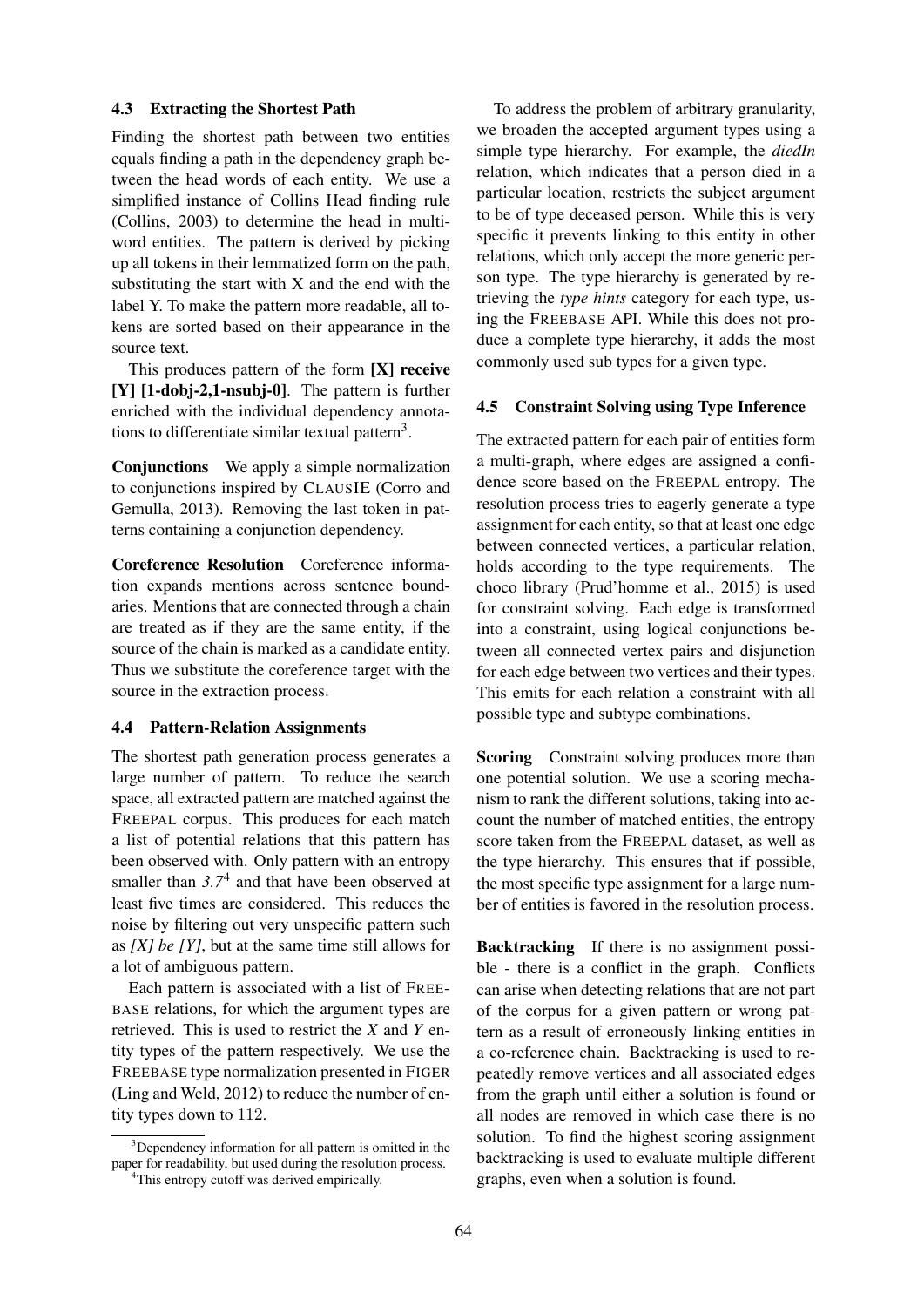| Relation                |      | R    | н    |
|-------------------------|------|------|------|
| <b>Education Degree</b> |      |      |      |
| Place of Birth          | 0.76 | 0.60 | 0.68 |
| Place of Death          | 0.89 | 0.27 | 0.41 |
| Student Graduate        | 0.78 | 0.41 | 0.53 |

Table 1: Baseline performance. Precision, Recall and F-measure without Coreference Resolution and type inference using the Noun strategy.

**Stopping** The search is terminated early when an adjustable time limit is hit, to ensure that the most probable solution is found early. This tradeoff guarantees that the algorithm finishes in finite time, at the expense of not always finding the global optimal solution.

Result Once a solution is found, all vertices of the graph are bound to a type. The qualifying relation between any two connected vertices is selected as the one which has the highest score associated with it. This produces triples of the form <entity, entity, relation>.

### 5 Evaluation

The "Relation Extraction Corpus"<sup>5</sup> is used for evaluation – comparing precision, recall and Fmeasure. The corpus contains text snippets for four separate relations: person holding an education degree *educationDegree* (1580 triples), place of death (1955 triples), place of birth (8703 triples) and person graduated from education institute *studentGraduate* (32653 triples). Each excerpt is annotated by humans as to whether it supports a particular binary relation.

### 5.1 Results

Baseline Table 1 shows the baseline performance of the noun strategy without constraint solving, using the most likely relation for an identified pattern based on the FREEPAL entropy score.

The results show high precision for all relations except for education degree. This supports the use of the FREEPAL dataset for relation extraction, as it covers already a large variety of pattern instances. No instances of the education degree relation were found as almost all pattern for this relation are dominated by the received award relation.

| Relation                | р    | R                 | н    |
|-------------------------|------|-------------------|------|
| <b>Education Degree</b> | 0.94 | 0.61              | 0.74 |
| Place of Birth          | 0.77 | 0.60              | 0.67 |
| Place of Death          | 0.88 | 0.35              | 0.50 |
| Student Graduate        |      | $0.76 \quad 0.37$ | 0.50 |

Table 2: Type inference performance without Coreference Resolution using the Noun strategy.

|                                                                | <b>Resolution Strategies and Comparison Results</b> |  |              |   |              |                                                                                        |  |  |      |
|----------------------------------------------------------------|-----------------------------------------------------|--|--------------|---|--------------|----------------------------------------------------------------------------------------|--|--|------|
|                                                                | Named Entities                                      |  | <b>Nouns</b> |   | Akbik (2014) |                                                                                        |  |  |      |
| Relation                                                       |                                                     |  | F            | P |              | F                                                                                      |  |  |      |
| Education Degree 0.96 0.03 0.05 0.96 0.74 0.83 0.87 0.29 0.44  |                                                     |  |              |   |              |                                                                                        |  |  |      |
| Place of Birth                                                 |                                                     |  |              |   |              | $\boxed{0.77 \ \ 0.52 \ \ 0.62 \ \ 0.83 \ \ 0.58 \ \ 0.68 \ \ 0.82 \ \ 0.19 \ \ 0.31}$ |  |  |      |
| Place of Death                                                 |                                                     |  |              |   |              |                                                                                        |  |  |      |
| Student Graduate   0.78 0.51 0.62   0.77 0.51 0.61   0.92 0.17 |                                                     |  |              |   |              |                                                                                        |  |  | 0.29 |

Table 3: Performance with type inference and Coreference Resolution using Named Entities and Nouns as entity markers, comparing to Akbik (2014), reporting Precision, Recall and Fmeasures.

Type Inference The effect of type inference can be seen in Table 2. Instances of the degree relation are found with high precision, while the other relations are still found, highlighting that the resolution process is not introducing errors.

Table 3 shows the performance of the entity candidate selection strategy (See section 4.2), including Coreference Resolution. The Noun strategy is compared with Named Entities obtained with the Stanford NER classifier (Finkel et al., 2005). For reference we present the results from Akbik et al. (2014), where the authors used a manual process to find a set of extraction pattern for a given relation.

Using the simple NOUNS strategy for selecting candidate entities performs on par or better to the NER strategy. Coreferences further improve the F-measure by up to .11 points. This supports our claim that we can detect entities and relations together, alleviating the need to train a custom classifier for an entity type - nouns are sufficient. The education degree relation (not part of the results) is a good example for an entity type, where the standard NER tagger almost always fails to identify the degree entity.

# 6 Conclusion

We present JEDI a system to extract typed named entities and FREEBASE relations together. Shortest dependency pattern are used to link entities, and constraint solving on the relation argument

<sup>5</sup> https://code.google.com/p/relation-extraction-corpus/